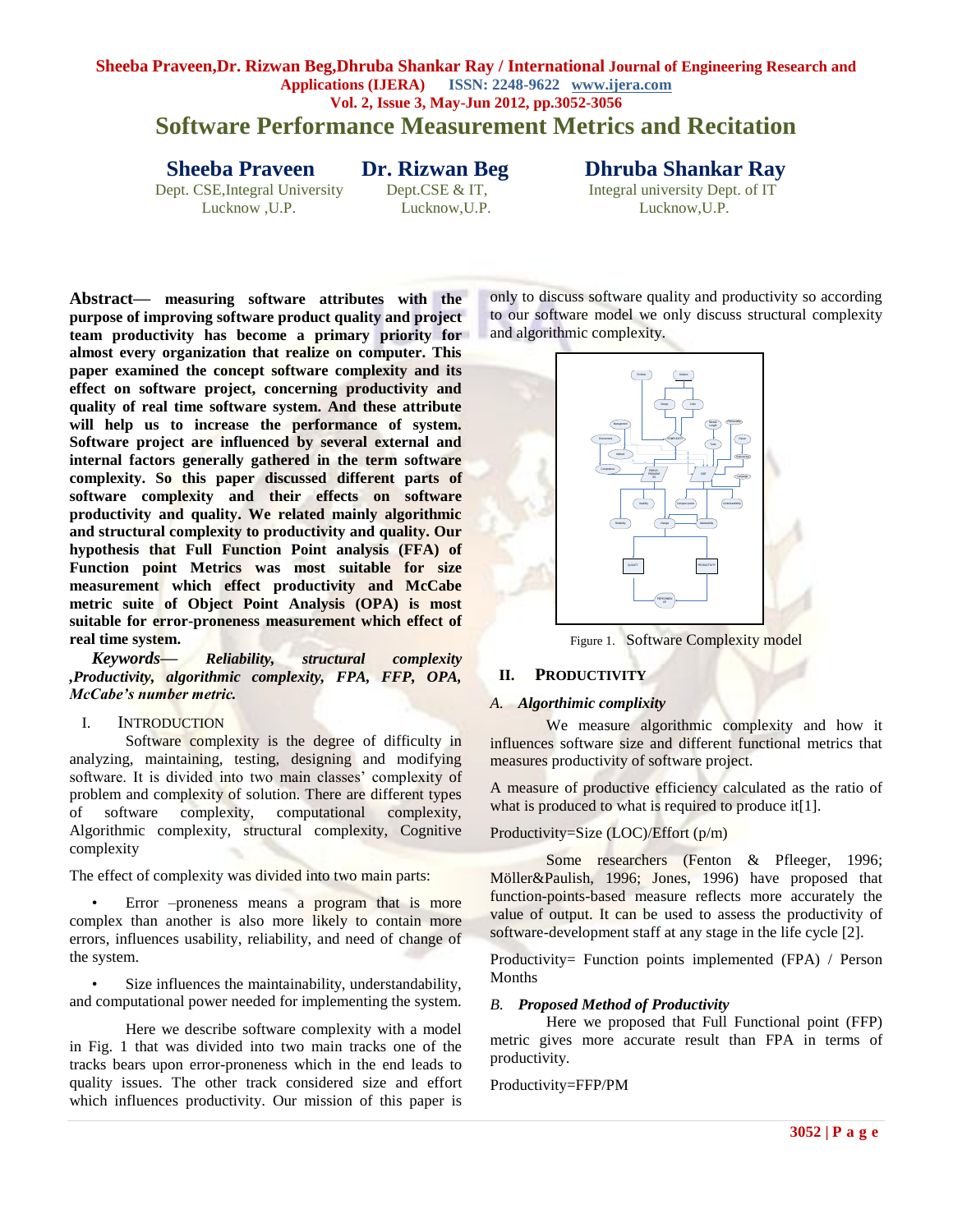#### *C. Different categories of size measurement*

| <b>Size Metrics</b>               | Critics                                                                                                                                                        |  |  |
|-----------------------------------|----------------------------------------------------------------------------------------------------------------------------------------------------------------|--|--|
| Size<br>Plane<br>Metric (LOC)     | Language Dependent and<br>using Reusable code.                                                                                                                 |  |  |
| Function<br>Size<br>metric        | Not be applicable for real<br>system and other<br>time<br>scientific system.                                                                                   |  |  |
| IFPUG's<br>Function<br>point(FPA) | lack<br>Due<br>of<br>to<br>complexities issues it is<br>not be applicable to real<br>time system and other<br>scientific environment.                          |  |  |
| Function<br>SPR's<br>Point        | Overall<br>impact<br>of<br>complexity on<br>source<br>code size is not exact.                                                                                  |  |  |
| function<br>3D<br>point           | It is Still an experimental<br>approach so it is not<br>widely used.                                                                                           |  |  |
| Mark II Method                    | The acceptance of this<br>method is limited due to<br>the lack of wide scale<br>usage.                                                                         |  |  |
| Function<br>Full<br>Point(FFP)    | Not<br>well suited<br>to<br>measuring software<br>that<br>other<br>software<br>has<br>(particularly in other<br>architectural layers) as its<br>primary users. |  |  |
| Point<br>Feature<br>Analysis      | Still –<br>considered<br><b>as</b><br>an<br>experimental method.                                                                                               |  |  |

# *D. Why FFP is most suitable for Real time Software?*

- Works for all types of software (scientific, business apps, web portals, embedded systems, etc.)[4]
- Works for all types of projects (new development, enhancements, maintenance, etc.)
- Language independent and technology independent
- Produces statistically significant results
- Can be applied early in the development life cycle

# *E. Field Test of PDC*

We were focusing on the evaluation of the chosen functional measures of software, Function Point Analysis (FPA) and Full Function Points (FFP) to Real time software.

We applied both these methods to a project broadband/mobile data system based on the Japanese standard for mobile data communication (PDC). It lasted for about one year and involved about 50 persons.

We divided the application into modules, each one of these modules was logically coherent and related to the other modules, which meant that they together formed a working unit. In FPA and FFP terms we looked at each of these modules as separate applications. A wide range of module sizes was represented in this application. We wanted this distribution of size, since comparisons between the modules were then easier to make.

Our hypothesis before the tests began was that the FFP would be more useful than FPA for real time system. If we could falsify this hypothesis, then FPA would be better for PDC.

# *E. The result*

As mentioned we separated the project of study in modules, to all twelve pieces. For reasons of simplicity we will call them A, B, C, D, E, F, G, H, I, J, K and L. In the Interwork Description (IWD) document module A, B, C and D were treated as one unit. Thus, during the first phase of the tests, we did not count A, B, C and D as separate modules, since that was not possible. However, this does not mean that the sum of FPA and FFP count for these modules in the second round of the counting is comparable to the figure we received after the first phase for A, B, C and D as a unit. This is due to the fact that when applying FPA and FFP some parts of these modules are counted several times, above all the communication internally and externally with other modules.

The results that came out of testing the methods on this project are summarized in Table 1. Some important conclusions can be drawn when looking at this table. First of all the modules H, I, J, and perhaps also modules A and K could be regarded as I/O-heavy modules, i.e. modules with a large degree of communication with other parts of the system, but not so much algorithmic complexity. This can be concluded by looking at the quota between the figures for FPA and FFP. If this quota is relatively high the FPA method has a greater impact, and thus it is probable that these modules contains much input and output, processes that are counted high with the FPA method. The modules B, C and D, on the other hand, could be regarded as modules with many subprocesses and complex algorithms, since the FFP method has a greater impact relatively to FPA. Finally, the figures in the two columns for the second round of counting are higher than in the columns representing the first round.

This means that when we increase the level of detail, regarding the documents and code analyzed, we usually find more functionality to take into account. The exceptions are modules H and I. The reason for this is that they are only concerned with input and output, i.e. the functionality is included in the IWD document.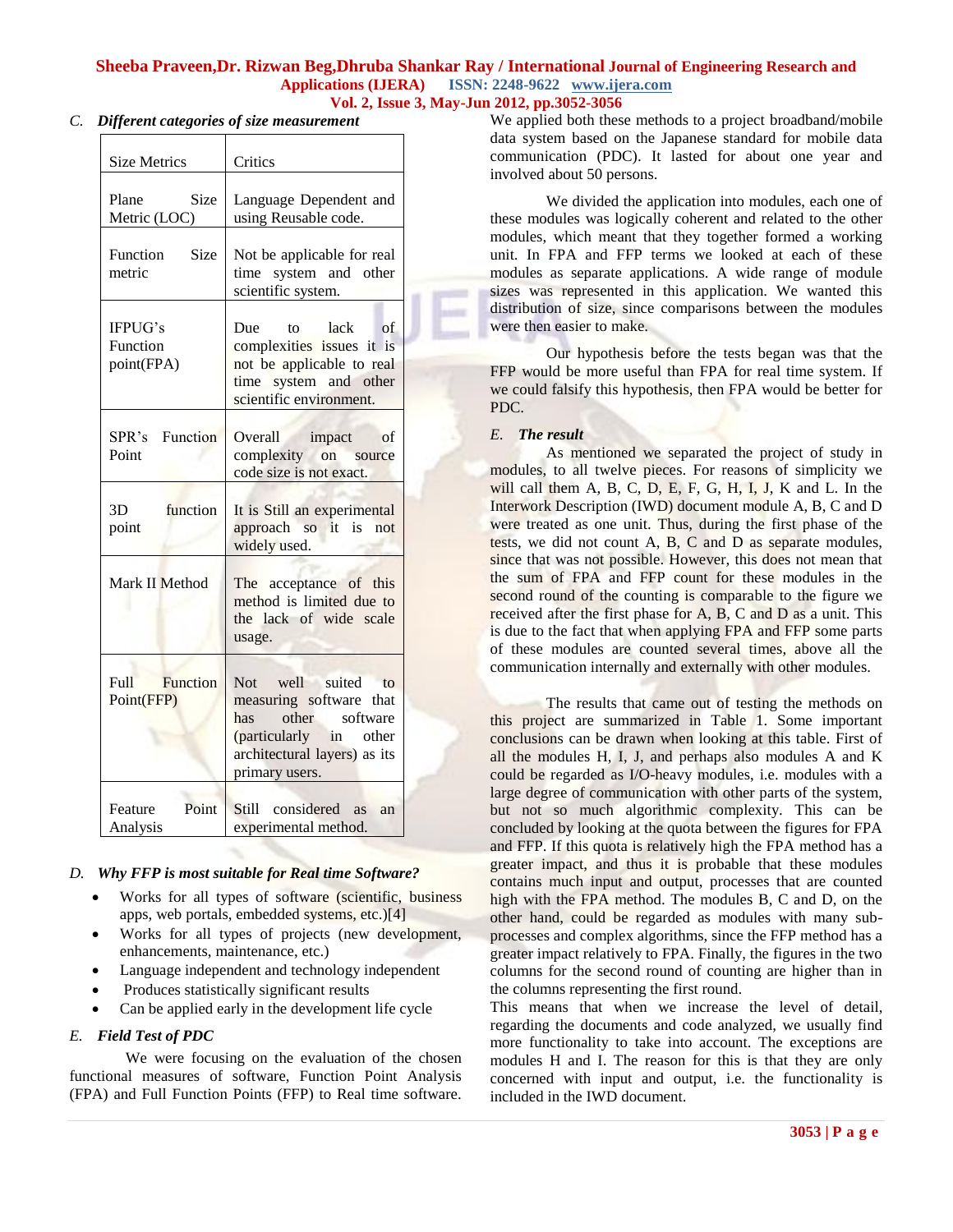|           | Counting based on IWD's |            | Counting based on IS's and<br>source code |            |
|-----------|-------------------------|------------|-------------------------------------------|------------|
|           |                         |            |                                           |            |
| Module    | <b>FPA</b>              | <b>FFP</b> | <b>FPA</b>                                | <b>FFP</b> |
| $A+B+C+D$ | 231                     | 42         |                                           |            |
| A         |                         |            | 455                                       | 116        |
| в         |                         |            | 296                                       | 134.4      |
| c         |                         |            | 276                                       | 183        |
| D         |                         |            | 268                                       | 81         |
| E         | 200                     | 35.6       | 283                                       | 89.6       |
| F         | 184                     | 54.2       | 252                                       | 79.2       |
| G         | 153                     | 42.2       | 201                                       | 62.4       |
| н         | 117                     | 22         | 121                                       | 17         |
|           | 91                      | 21         | 86                                        | 16         |
|           | 89                      | 18         | 170                                       | 38.4       |
|           | 65                      | 13         | 137                                       | 32.8       |
| L         | 65                      | 13         | 113                                       | 37.2       |

### TABLE I. RESULTS OF COUNTING FPA AND FFP

#### *F. validation of result*

Our main concern was to validate the results we got from our tests from an objective viewpoint. However, a fully objective view of this specific project at PDC was hard to acquire. The approach we chose was therefore to compare our results with the jointed opinion of the system developers involved in the project. When we had concluded our tests, we asked three of the system developers involved in the project to place the modules in order of precedence. We explained that we wanted them to order the modules according to size and complexity, since FPA and FFP combine these factors. The results of our tests were not shown to them until their order of precedence was done. Naturally their knowledge of the modules varied. Some of the modules they had developed themselves, others were examined by them, but there were always one or a few modules that they had very little knowledge of. Thus, we compiled the opinions from these three persons. In this compilation, when a person had greater knowledge of a module than the others, his opinion took precedence over the others regarding this specific module. However, the opinions were very similar, especially regarding which modules that was the most and the least complex. The order of precedence that became the result of the "opinion" compilation" can be seen in Fig. 2.



Figure 2. Module complexities according to the system developers

The first thing to notice is that we can distinguish three groups of modules. The most complex group (C, B, F, D, E and A) consists of modules with many lines of code and many algorithms. The middle group (J, G, K and L) is made

up of modules that contain a certain amount of input and output, but also fragments with algorithms and complex functionality. The last group (H and I) of modules are units with a pure I/O- functionality.

If we compare our tests of the FPA and FFP methods on these modules with the opinion of the system developers, we find that they are rather congruent. The column in Table:1 that best agrees with Figure:2 is without doubt, the counting of FFP on IS"s and source code (4th column). The order of precedence there is C, B, A, E, D, F, G, J, L, K, H and I. The explanation for the exceptions (A and G is counted higher with FFP than according to the system developers, and F is counted lower) can be found in the system developer"s perception of the problem. We suspect that they interpreted the order of precedence only as a software complexity issue and disregarded the size factor. If we look at A and G we also find that they are made up of relatively many lines of code, and F is rather complex but is also a low-volume module.

Thus, the outcome of this simple but rather straightforward validation of our results speaks in favor of a detailed counting with the FFP method. As we predicted, the FPA method fails to take into account the complexity factors that are inherent in real-time systems, such as the number of algorithms and the number of sub-processes. Moreover, we need a detailed and comprehensive documentation in order to make accurate use of the FPA and FFP methods.

Finally, the proposed model is justifiable, this will able to choose a measure of algorithmic complexity and a functional size metric , field test were performed for real time software using two main candidate : FPA and FFP. These test showed that FFP is the best adapted method for real time software. Thus,

Productivity=FFP/man time

# **III. QUALITY**

# *A. Structural Complexity*

**3 1 3054** [P a g equality so next we will measure the quality with the help of structural measure of software complexity. A principal objective of software equality and software equality and software equality and sof According to our model productivity also reflect quality so next we will measure the quality with the help of structural measure of software complexity. A principal objective of software engineering is to improve the quality of software products .Quality attributes in measurable form Structural Measures of Software Complexity; we considered a range of internal attributes believed to influence quality in some way. Many practitioners and researchers measure and analyze internal attributes because they may be predictors of external attributes. There are two major advantages to doing so. First, the internal attributes are often available for measurement early in the life cycle, whereas external attributes are measurable only when the product is complete (or nearly so). Second, internal attributes are often easier to measure than external ones.

Quality=Defect/Function Point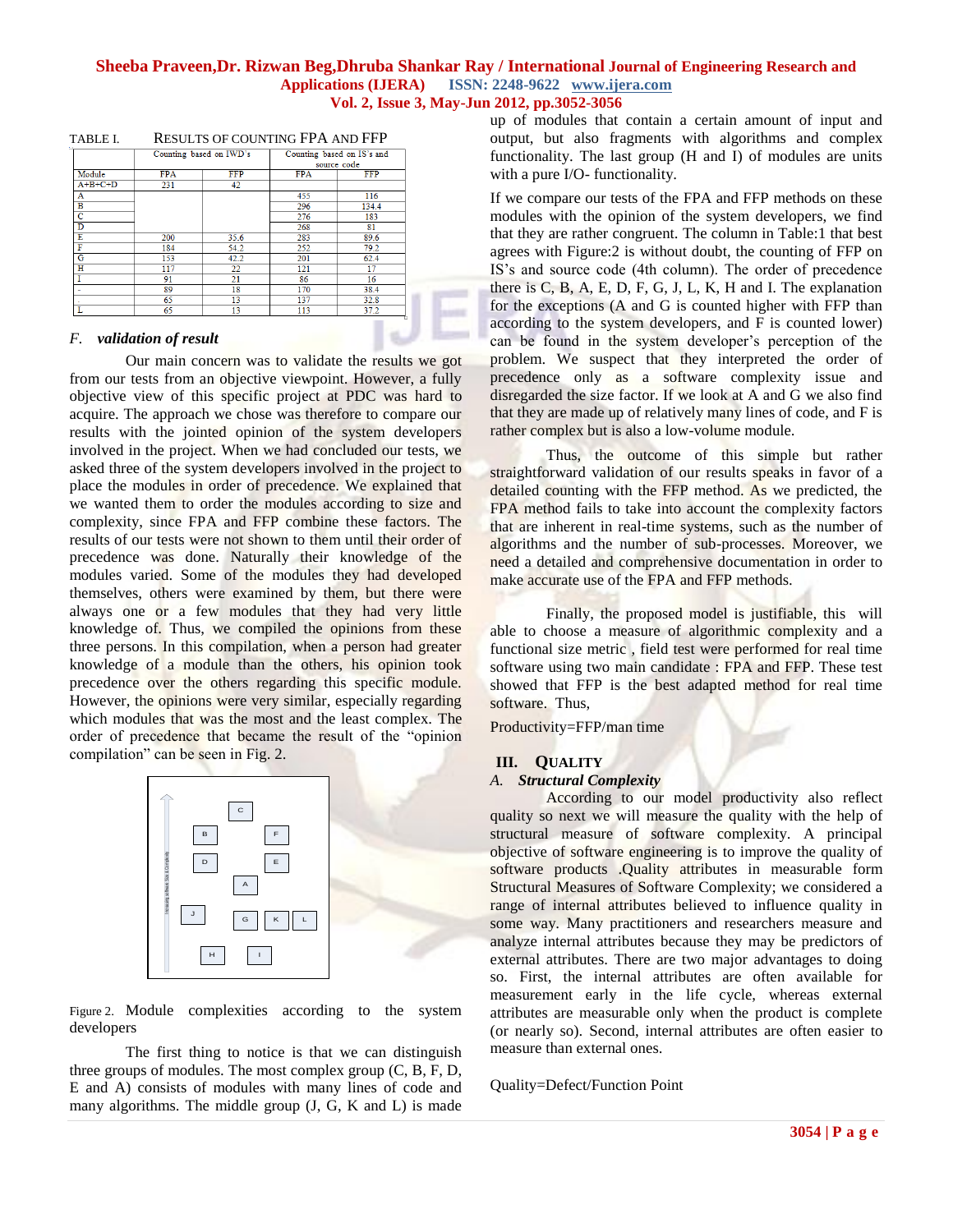Defect density as a measure of reliability we can consider the defects to be of two types, the known defects that have been discovered through testing, inspection, and other techniques, and the latent defects that may be present in the system but of which we are as yet unaware (Olsson, 1996). Then we can define the defect density as:

Defect Density = Number of known defects / Product

### *B. Proposed method of Quality*

Size According to our hypothesis that if we measure defect by using best error-prone metric then we can increase the quality of software. And after theoretical and practical studies we found that object point metric suit which is based on object oriented analysis(OPA) is best error prone metric. The three different quality metric suites are [10]

- Chidamber and Kemerer (CK) Metrics produces statistical models that is effective in detecting errorprone in classes.
- Robert C. Martin's Metric Suite is good in predicting the faults in terms of the packages.
- McCabe's Metric Suite are good fault-proneness predictors in methods

So The McCabe's Cyclometric Number of OPA is best metric to measures errors in the code.

| <b>Structural Metrics</b>         | Critics                                                                                                                                            |  |
|-----------------------------------|----------------------------------------------------------------------------------------------------------------------------------------------------|--|
| McCabe's<br>Cyclometric<br>Number | It is only psychological<br>complexity not a<br>computational complexity.                                                                          |  |
| Halstead's Measures               | Lack of Standard definition<br>so it is not applicable for<br>larger systems, error-<br>proneness has also been<br>made on small-scale<br>systems. |  |
| Henery and Kufra's<br>measures    | Not mathematical correct,<br>according measurement<br>theory, and revision of the<br>formula have been made -<br>proneness of a program.           |  |
| Object point Analysis (OPA)       | this<br>measure is<br>only<br>compatible with<br>object<br>oriented approach                                                                       |  |

# *C. Different Categories of structure Metric*

- *D. Why Object point metric is is most suitable for quality measurement of real time system Real time system?*
	- OPA founds three types of Fault mainly Object Oriented Faults, Object Management Faults, and Traditional Faults.
	- OPA helpful to group OO metrics into System size, Class or method size, Coupling and inheritance, Class or method internals.
	- OPA has a metric suite which will help to measure the different level of complexity and give different efficiency in fault prediction.
	- The metrics concentrate on the internal object structure of each individual entity that exposes internal complexity and on the interactions among entities that exposes external complexity.
	- Computational complexity surrounding the efficiency of an algorithm, utilization of machine resources in addition to intellectual complexity issues that affect the capability of a programmer to create, alter, and understand software and the capability of end user to successfully utilize the software are measured by metrics [3].
	- Most reliable testing and yet minimize redundant testing effort.
	- if classes are expected to be the most fault-prone then defect detection activities will help to remove these fault before the software is released. So it predicted from Fault early in the life cycle of software development.
	- We can also predict the labor required to build the software. So OPA metric will increase the performance by implemented with less effort and lower cost.

# **IV. PERFORMENCE**

The last section of the paper is devoted to a combined measure of project performance, where the two dimensions of project productivity and software quality is connected to get an overall picture of the project (fig:3) and what it has produced. The measure builds on a technique called Data Envelopment Analysis (DEA), and can be expressed both graphically and in an equation.



Figure 3. Graphical presentation of the performance measure